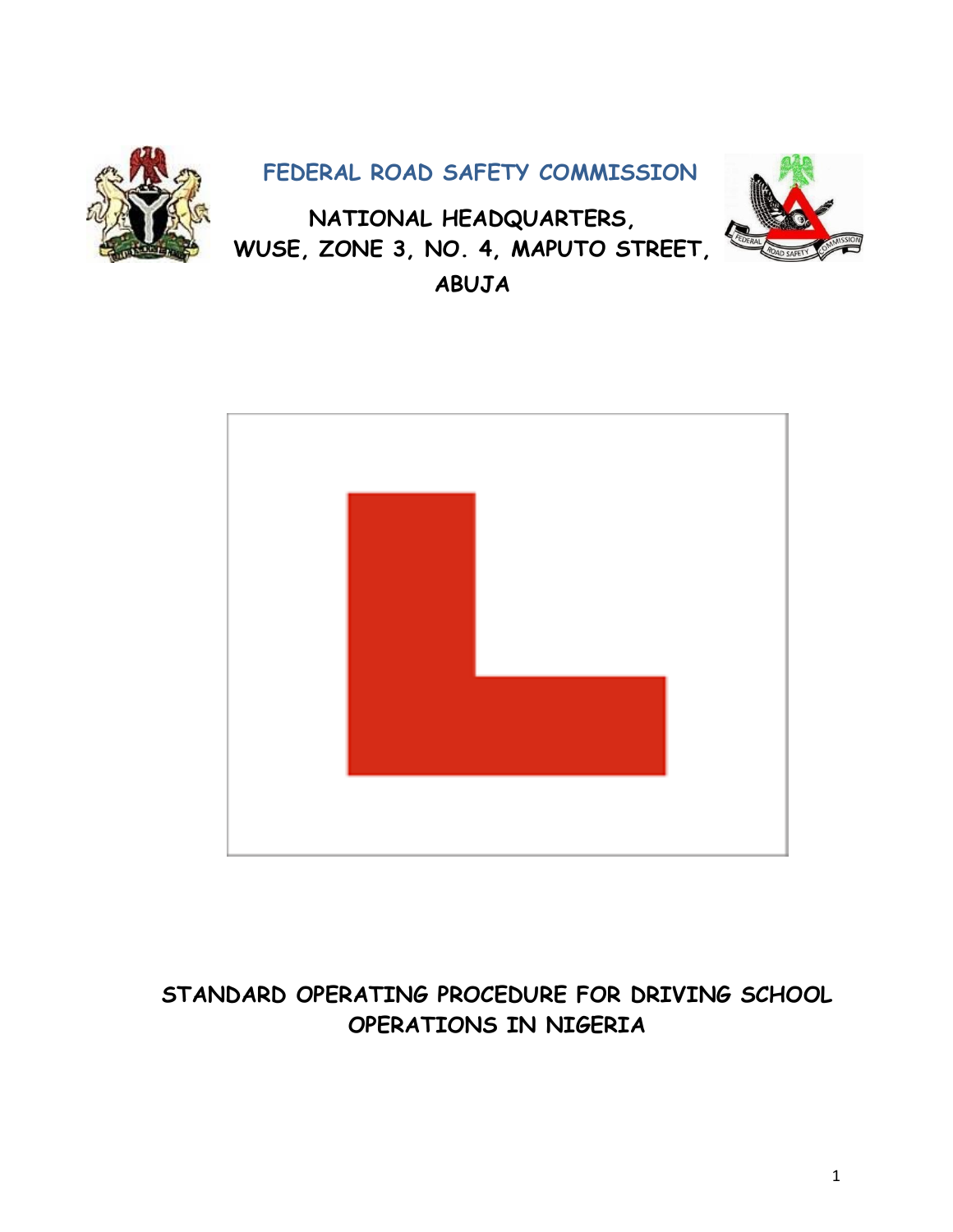# **1.0 SCOPE**

This Standard Operating Procedure covers all activities relating to registration and certification of Driving Schools in Nigeria, enrolment of students and issuance of certificates to successful students at the completion of training.

# **2.0 PURPOSE**

The document is aimed at standardizing, harmonizing and streamlining all activities relating to establishment of Driving Schools, its Operations, enrolment of students, training of students, certification of students and recommending such students for the purpose of obtaining Driver's Licence.

## **3.0 LIMITATIONS**

The Document's operation terminates at the issuance of certificate of proficiency to would be drivers.

# **4.0 INTRODUCTION**

FRSC being a lead agency in traffic management and administration in Nigeria is empowered by Section 5 (f) of the FRSC (Establishment) Act 2007 to make regulations relating to the establishment, investigation and certification of driving schools in Nigeria. This is further strengthened by Regulations 33 (1b) and 33 (1c) of the National Road Traffic Regulations (2012). Regulation 33 (1b) states that "The Commission shall regulate the establishment and registration of Private and Government owned driving Schools in Nigeria". Regulation 33 (1c) also requires the Commission to set guidelines for the establishment of such driving schools. Therefore, this Standard Operating Procedure is designed as a guide for driving schools operations in Nigeria.

## **5.0 APPLICATION FOR REGISTRATION**

- 5.1 Any prospective operator of a driving School **MUST** obtain form TSC0001 from any Federal Road Safety Commission office nearest to the location of the proposed school **at no cost**. OR Download from [www.frsc-dssp.com.](http://www.frsc-dssp.com/)
- 5.2 Submit a completed form to the Command where the form was obtained with the following documents;
	- i. CAC Certificate of Incorporation
	- ii. Valid Driver's Licence of the Proprietor/Instructor.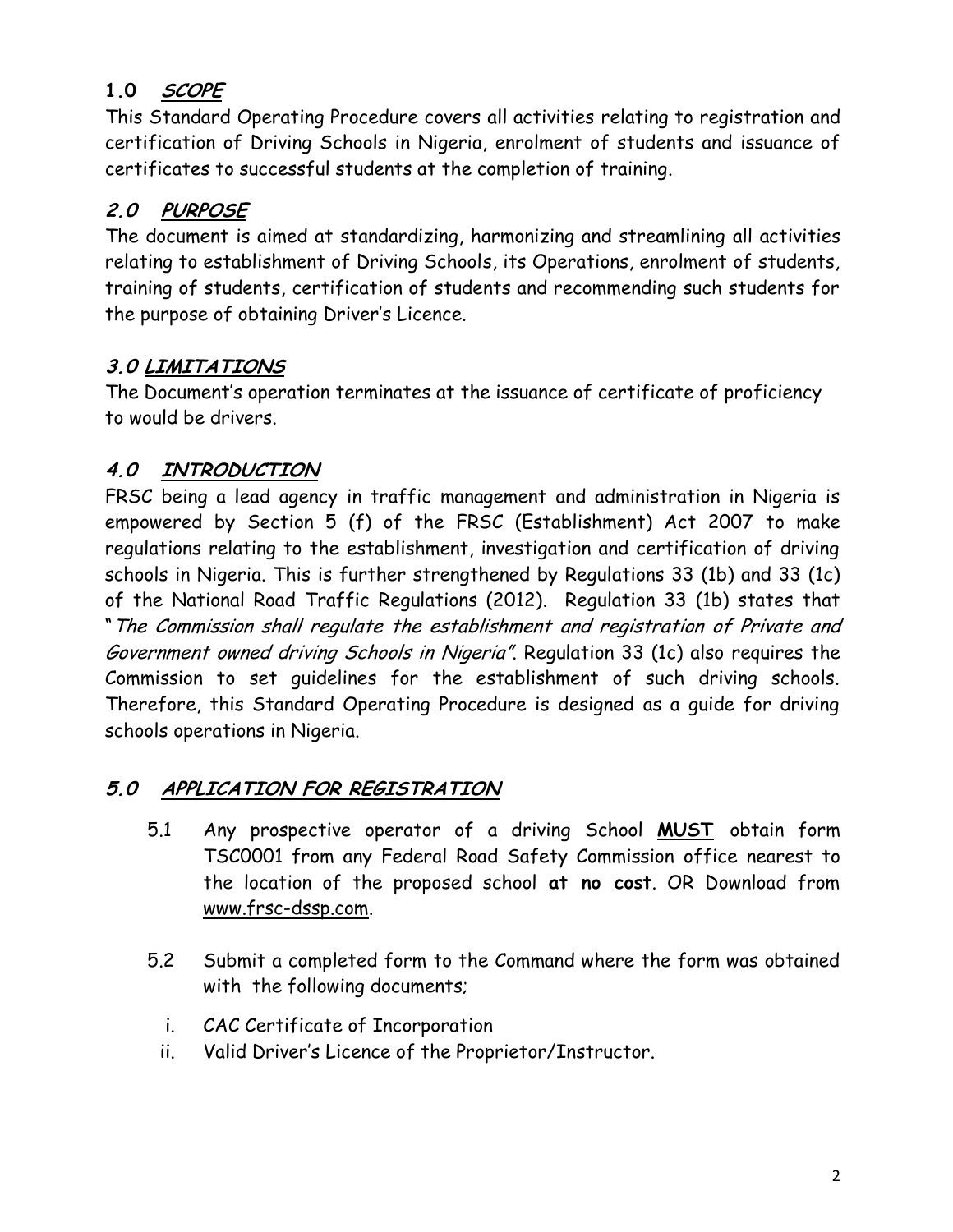## **6.0 INSPECTION AND CERTIFICATION OF DRIVING SCHOOL**

- 6.1 The State Committee on Driving School Standardization Programme (DSSP) conducts inspection of the Driving School using the following checklists as attached:
	- i. Classroom Inspection Checklist.
- ii. Vehicle Inspection Checklist.
- iii. Practical Driving Inspection Checklist.
- 6.2 The Committee forwards report of inspection and recommendations to the Training Department of FRSC National Headquarters.
- 6.3 Based on the inspection/assessment report, the National Headquarters gives provisional approval to the driving school that meets requirements as recommended by the State Committee on DSSP.
- 6.4 Unsuccessful driving school shall be communicated accordingly.
- 6.5 RSHQ gives access to successful Driving School on the FRSC DSSP Portal: www.frsc-dssp.com for its operations.
- 6.6 The final approval is based on the outcome of the confirmatory inspection of such driving school during the RSHQ quarterly inspection of driving schools in Nigeria.

## **7.0 CERTIFIED DRIVING SCHOOL ROUTINE OPERATIONS**

- 7.1 Driving School receives and enrolls prospective trainees according to its capability and grade. (See annex 'A')
- 7.2 Driving School opens file for each student on the FRSC DSSP portal: www.frsc-dssp.com.
- 7.3 Trains the student for at least the specific number of hours as required. This is currently 26 sessions of minimum of one hour each per session.
- 7.4 Updates the student's file on the portal at the end of each training session.
- 7.5 Generate certificate of driving proficiency for each student after completion of a minimum of 26 sessions.

## **8.0 SANCTIONS/RE-ADMITTANCE**

8.1 FRSC shall sanction any violation of this Standard Operating Procedure for Driving Schools in Nigeria through:

## **a. Withdrawal of Certificate**:

- i. FRSC shall notify the defaulting Driving School of its specific conduct that contravenes the provision of this Standard Operating Procedure;
- ii. The defaulting Driving School shall be invited to explain its position in respect of the violation;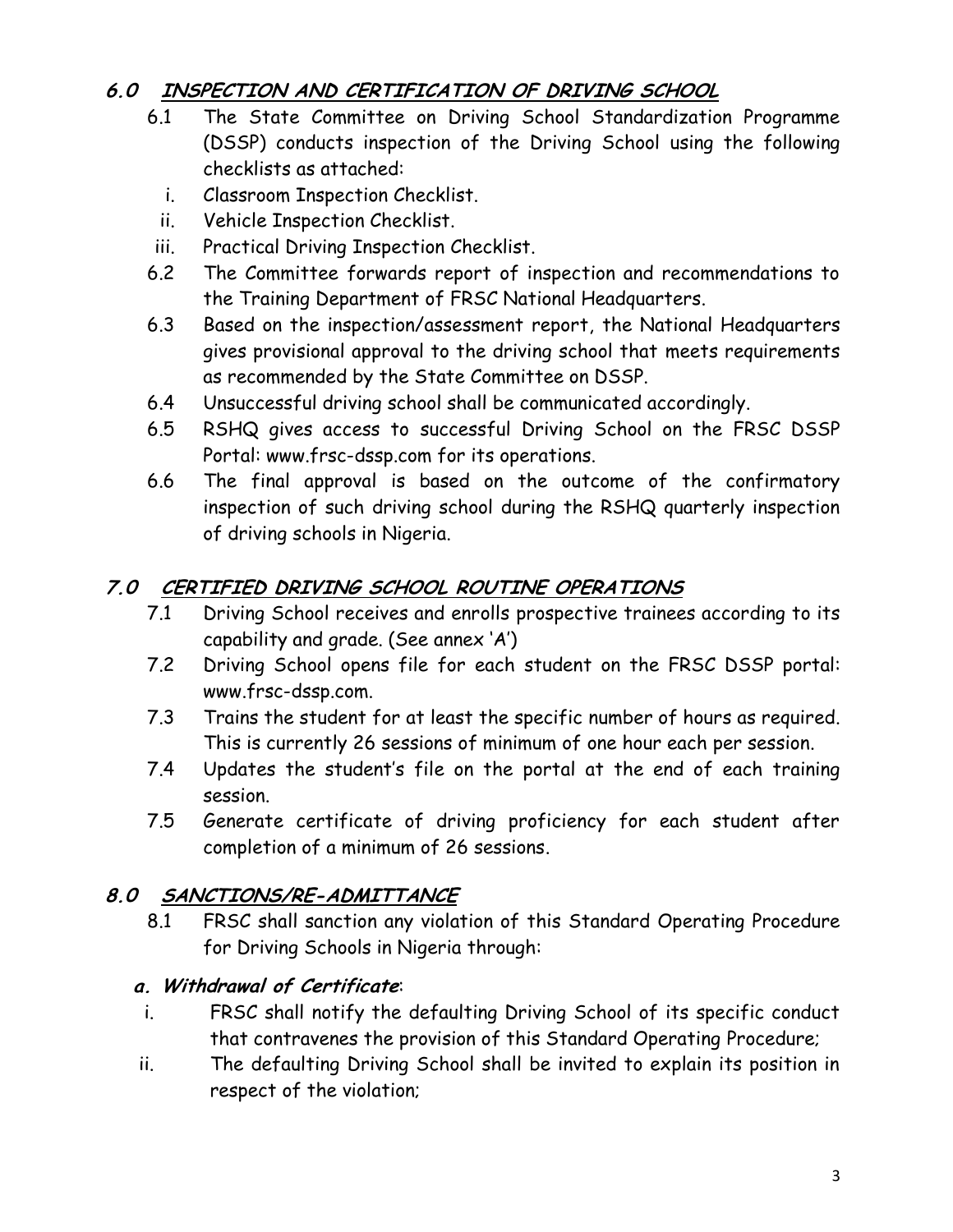iii. If FRSC is not satisfied with the explanation of the driving school, or where the driving school fails to appear and explain itself, the Certificate of the Driving School shall be withdrawn through a letter.

## **b. Prosecution in the law court.**

- i. Where a Driving School engages in fraudulent activities like forgery/falsification of document(s) or misrepresentation, it shall be notified of the offence and made to explain itself in writing.
- ii. If FRSC is not satisfied with the explanation of the driving school, or where the driving school fails to explain in writing, it shall be prosecuted in a competent court of law.

## **c. Blacklisting of such violator**.

Where a Driving School's Certificate has been withdrawn more than two times or where it has been convicted by a competent court of law, it shall be denied access to FRSC driving school portal which will lead to closure of such driving school.

8.2 In the event that a sanctioned Driving School desired to be re-certified, all processes for registration and certification of new driving School will apply.

## **OTHER IMPORTANT INFORMATION**

- a. Relevant information about the facilities in the proposed driving school **MUST** be clearly stated on the registration form.
- b. The Driving School Standardization Programme (DSSP) Committee mentioned in item 6.1 above comprises of:
	- i. The Representative of the State Commissioner for works or Transport as **Chairman of the Committee**.
	- ii. The State Chief Vehicle Inspection Officer (VIO).
- iii. Sector Commander of FRSC
- iv. Representative(s) of registered associations of driving schools.
- v. Sector Training Officer as **Secretary**.
- c. Driving Schools **MUST** make their facilities available for inspection by the State Committee on Driving School Standardization Programme (DSSP).
- d. DSSP Web Application is [www.frsc-dssp.com.](http://www.frsc-dssp.com/)
- e. Accredited driving schools will login with their user names and passwords to enroll and update trainee records.
- f. Accredited driving schools must enroll based on the facilities they have in their respective schools (1 Instructor+1 Vehicle = 8 student) see Annex 'A'.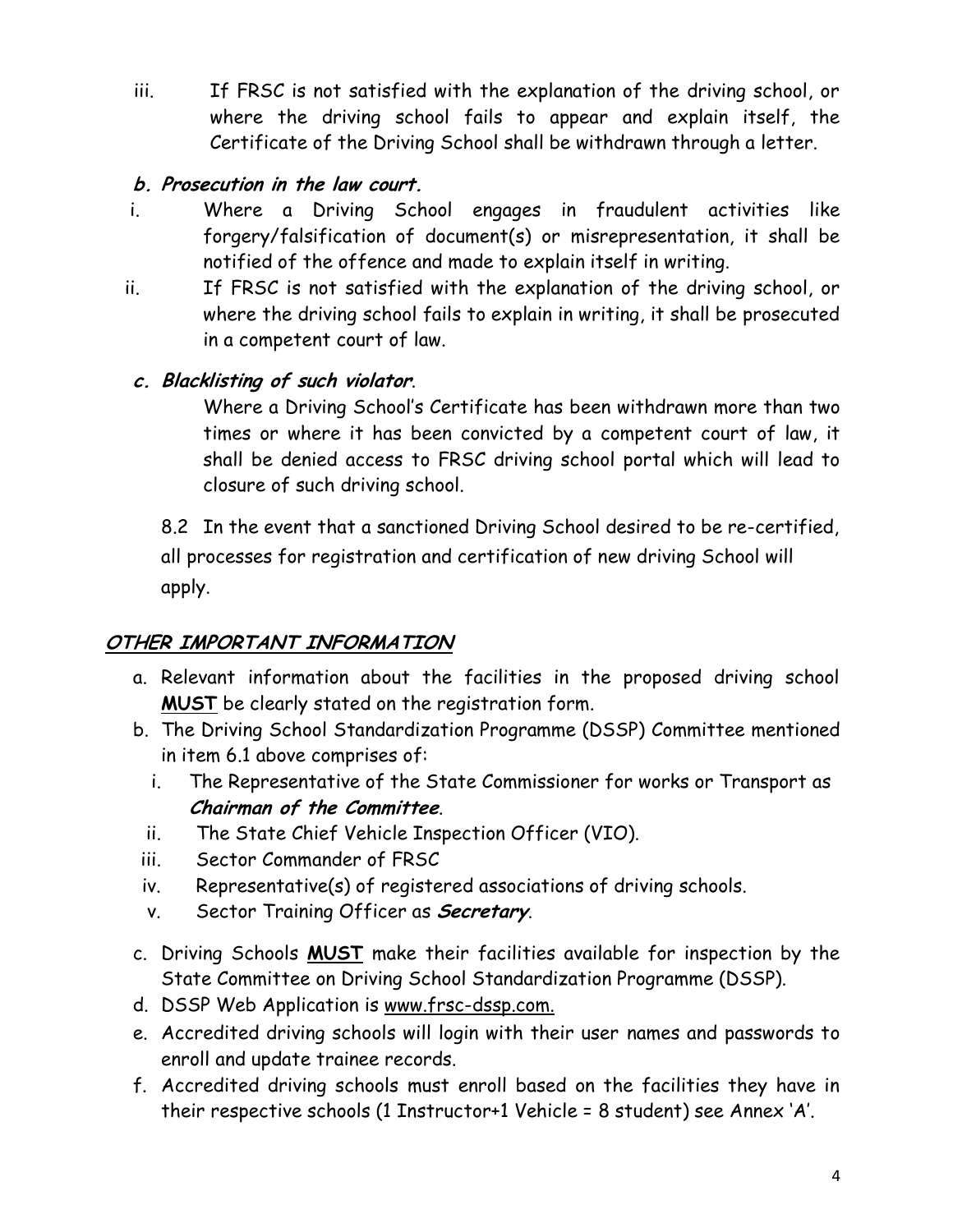- g. Any driving schools that acquire new vehicle(s) and has trained more Instructors **MUST** obtain and fill Vehicle/Instructors update form (**ANNEXURE 'B')** from FRSC Office close to the Driving School.
- h. Accredited driving schools must ensure that driving courses are taken by all enrolled trainees.
- i. Accredited driving schools will generate certificates with unique codes for their students after completing 26 sessions of driver's training.
- j. The role of accredited driving schools stops at training and generation of certificates after 26 sessions.
- k. Driving Schools must not share their user names and password with unauthorized persons.
- l. Sanctions will be meted on any driving school that does not conform to the required standard as stated in this document.
- m. This SOP is subject to review from time to time as the need arises.
- n. There shall be 2 (Two) workshops in a year: National Driving school Instructors workshop to hold in the first Half of every year and the National Driving School Operators workshop to hold at the second half, that is between January to June and July to December respectively of every year.
- o. Attendance to these workshops is compulsory and it is a pre requisite for the yearly re - certification of driving schools.

#### **ANNEXURE 'A'**

#### **ACCREDITED DRIVING SCHOOL TRAINEES ENROLMENT GUIDE**

| S/N            | Nos of             | Nos of         | <b>Maximum Students</b> |
|----------------|--------------------|----------------|-------------------------|
|                | <b>Instructors</b> | Vehicles       | at all time             |
| 1              |                    |                | 8 Students              |
| $\overline{c}$ | $\overline{2}$     | $\overline{2}$ | 16 Students             |
| 3              | 3                  | 3              | 24 Students             |
| 4              | 4                  | 4              | 32 Students             |
| 5              | 5                  | 5              | 40 Students             |
| 6              | 6                  | 6              | 48 Students             |
|                |                    |                | 56 Students             |
| 8              | 8                  | 8              | 64 Students             |
| 9              | 9                  | 9              | 72 Students             |
| 10             | 10                 | 10             | 80 Students             |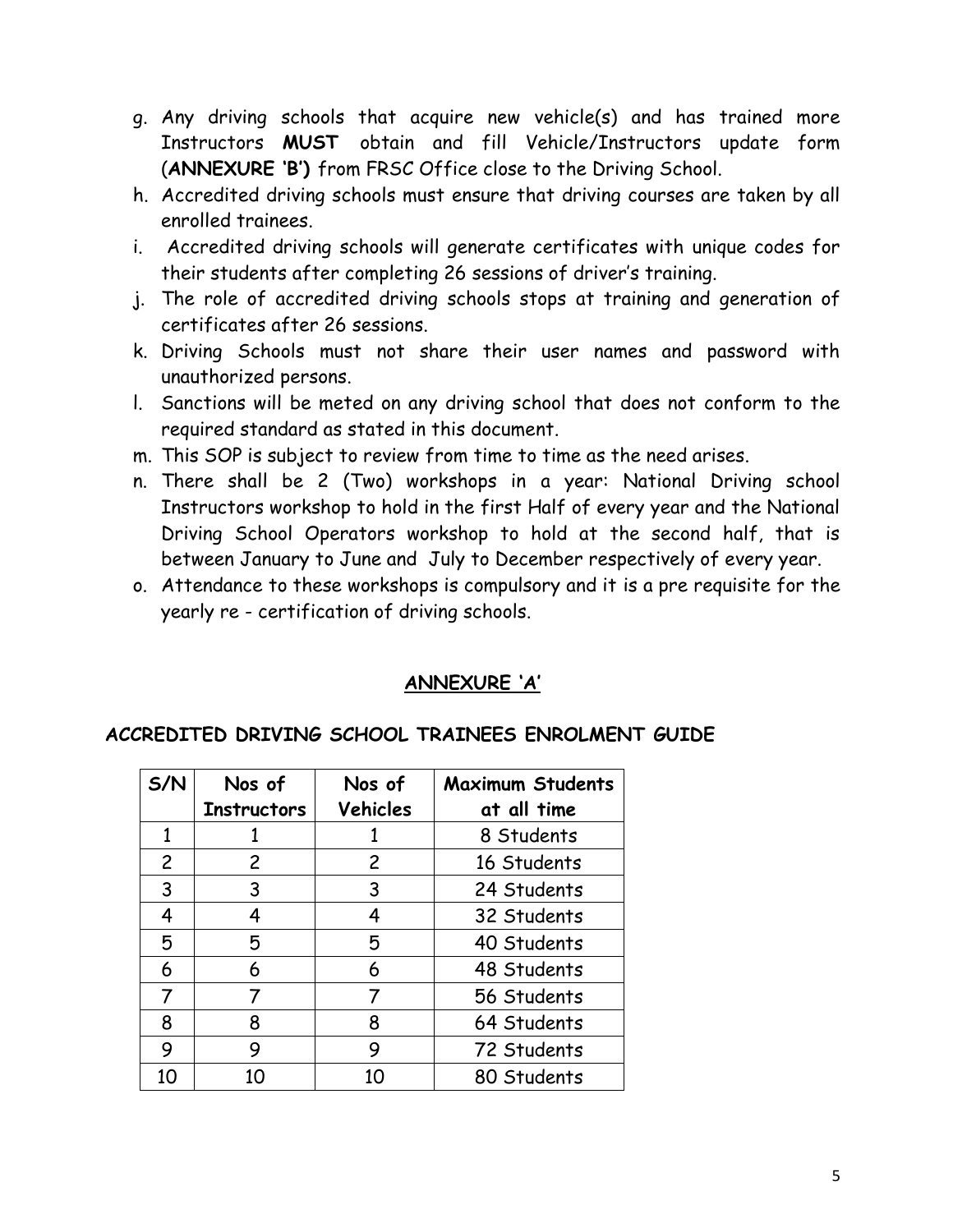#### **ANNEXURE 'B'**

#### **FEDERAL ROAD SAFETY COMMISSION DEPARTMENT OF TRAINING, NATIONAL HEADQUARTERS, WUSE, ZONE 3, MAPUTO STREET, ABUJA.**

## **DRIVING SCHOOL VEHICLES/INSTRUCTORS UPDATE FORM (TO BE COMPLETED BY DRIVING SCHOOLS WHO HAVE ACQUIRED ADDITIONAL VEHCLES/INSTRUCTORS)**

#### **SECTION A**: **DRIVING SCHOOL DETAILS**

| <b>NAME OF</b>          |
|-------------------------|
|                         |
|                         |
|                         |
| <b>STATE OF</b>         |
|                         |
| <b>PRESENT</b>          |
|                         |
|                         |
|                         |
|                         |
|                         |
|                         |
| <b>NAME OF OPERATOR</b> |
|                         |
| <b>PHONE</b>            |
|                         |
|                         |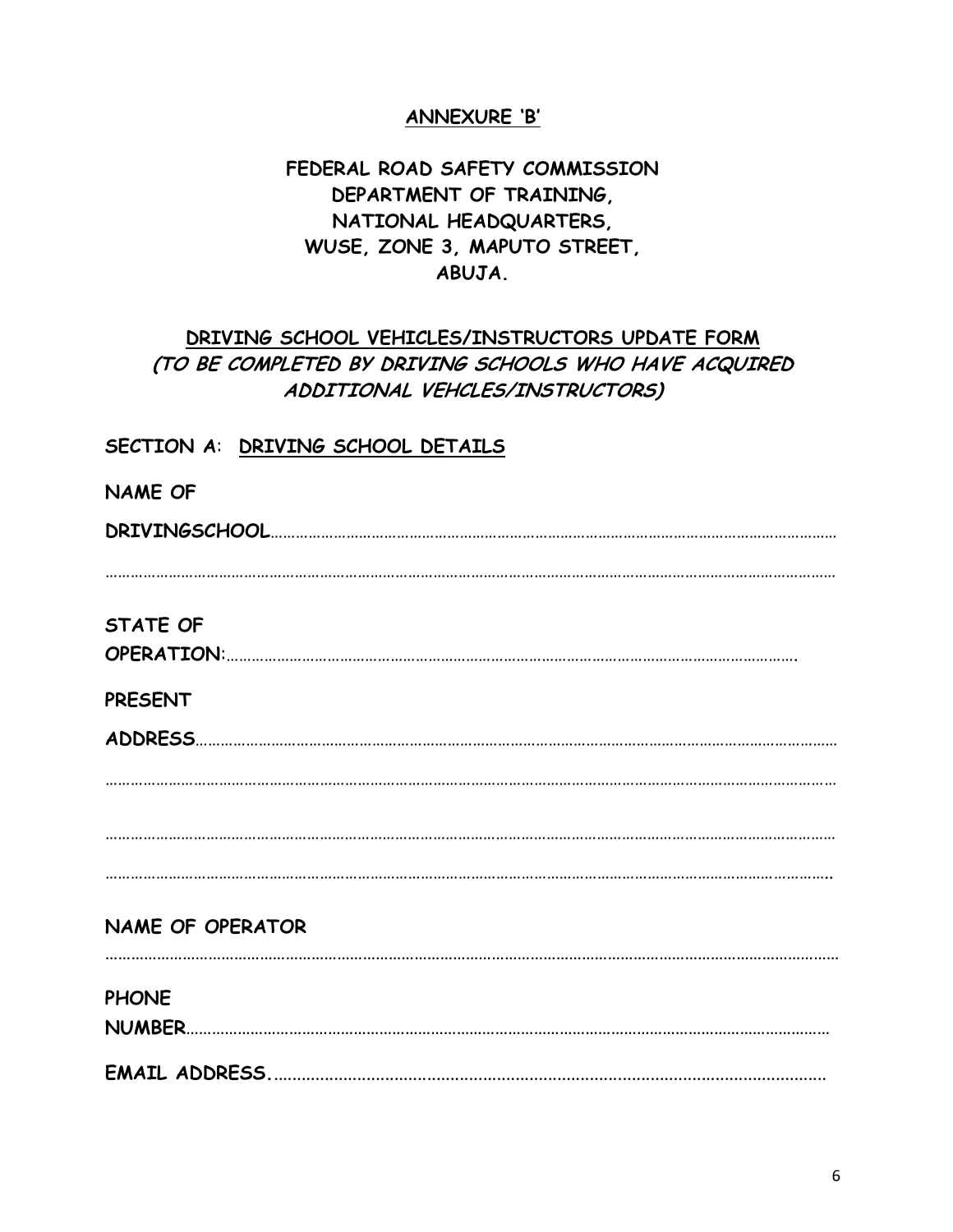## **SECTION B:**

**(i) EXISTING DRIVING SCHOOL INSTRUCTORS DETAILS**

| $\cdot$<br>S/<br>N | Name of Instructor | If<br>Trained<br>by FRSC<br>Y/N | Age | Quali-<br>fication | Class<br>of<br><b>NDL</b> | NDL Number |
|--------------------|--------------------|---------------------------------|-----|--------------------|---------------------------|------------|
|                    |                    |                                 |     |                    |                           |            |
|                    |                    |                                 |     |                    |                           |            |
|                    |                    |                                 |     |                    |                           |            |
|                    |                    |                                 |     |                    |                           |            |
|                    |                    |                                 |     |                    |                           |            |
|                    |                    |                                 |     |                    |                           |            |
|                    |                    |                                 |     |                    |                           |            |
|                    |                    |                                 |     |                    |                           |            |

(**Instructors trained by FRSC MUST attach photocopies of certificates of attendance)**

#### **(ii) NEW DRIVING SCHOOL INSTRUCTORS DETAILS**

| S/<br>$\mathsf{N}$ | NAME OF<br><b>INSTRUCTOR</b> | if<br>Trained<br>by FRSC<br>Y/N | Age | Quali-<br>fication | Class<br>of<br><b>NDL</b> | NDL Number |
|--------------------|------------------------------|---------------------------------|-----|--------------------|---------------------------|------------|
|                    |                              |                                 |     |                    |                           |            |
|                    |                              |                                 |     |                    |                           |            |
|                    |                              |                                 |     |                    |                           |            |
|                    |                              |                                 |     |                    |                           |            |
|                    |                              |                                 |     |                    |                           |            |
|                    |                              |                                 |     |                    |                           |            |
|                    |                              |                                 |     |                    |                           |            |
|                    |                              |                                 |     |                    |                           |            |

(**Instructors trained by FRSC MUST attach photocopies of certificates of attendance)**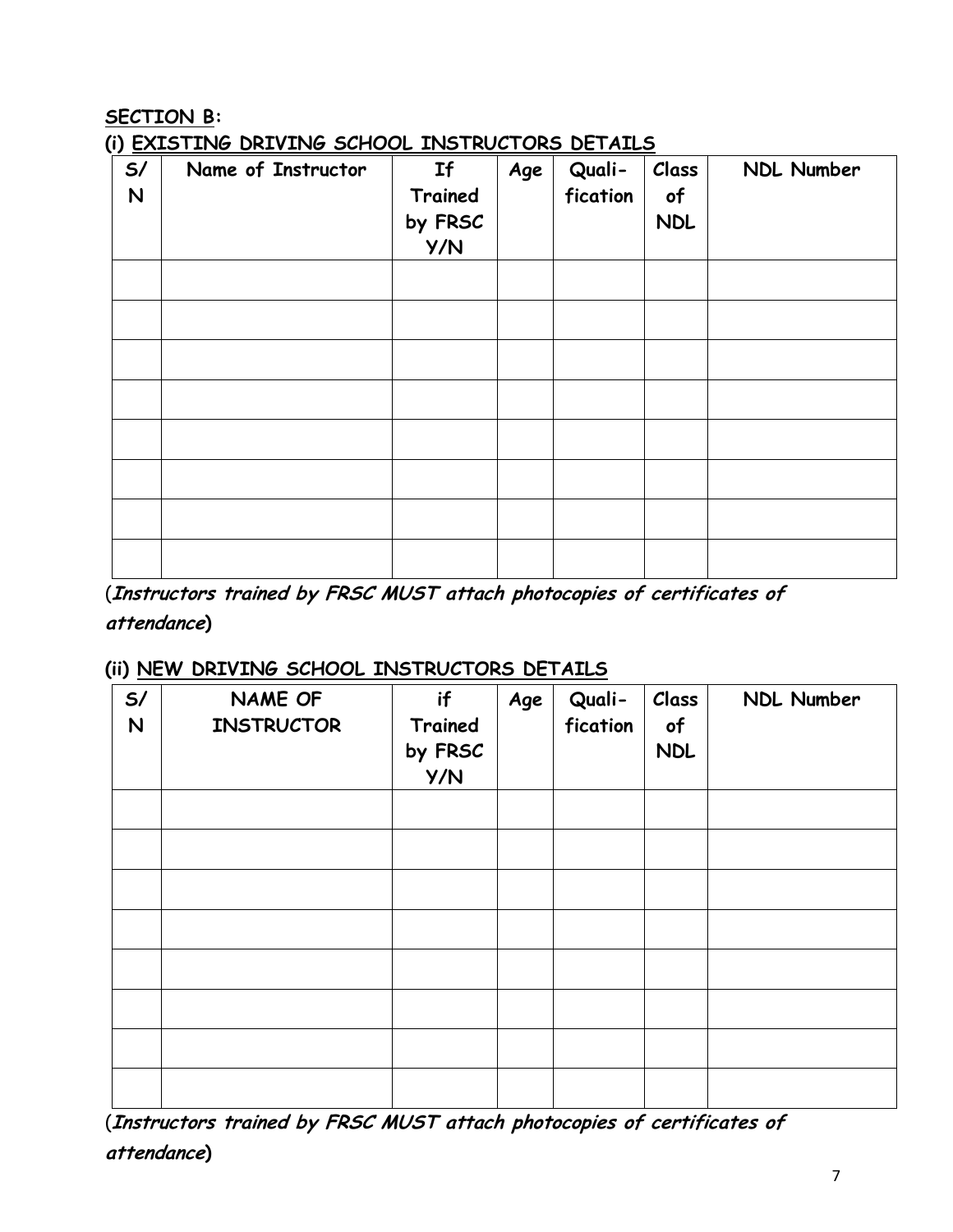#### **SECTION C:**

## **(i) DRIVING SCHOOL EXISTING VEHICLE DETAILS.**

| S/<br>$\mathsf{N}$ | Vehicle<br>Make | Vehicle<br>Reg. No | Is Vehicle<br>Already<br><b>Branded?</b><br>Y/N | Year of<br>Purchase | Chasis<br><b>Number</b> | Engine<br>Number | Is Vehicle<br>Functional |
|--------------------|-----------------|--------------------|-------------------------------------------------|---------------------|-------------------------|------------------|--------------------------|
|                    |                 |                    |                                                 |                     |                         |                  |                          |
|                    |                 |                    |                                                 |                     |                         |                  |                          |
|                    |                 |                    |                                                 |                     |                         |                  |                          |
|                    |                 |                    |                                                 |                     |                         |                  |                          |
|                    |                 |                    |                                                 |                     |                         |                  |                          |
|                    |                 |                    |                                                 |                     |                         |                  |                          |
|                    |                 |                    |                                                 |                     |                         |                  |                          |
|                    |                 |                    |                                                 |                     |                         |                  |                          |

#### **(ii) DRIVING SCHOOL NEW VEHICLE DETAILS**

| S/<br>$\mathsf{N}$ | Vehicle<br>Make | Vehicle<br>Reg. No | Is Vehicle<br>already<br>branded?<br>Y/N | Year of<br>Purchase | Chasis<br>Number | Engine<br>Number | Is Vehicle<br>functional |
|--------------------|-----------------|--------------------|------------------------------------------|---------------------|------------------|------------------|--------------------------|
|                    |                 |                    |                                          |                     |                  |                  |                          |
|                    |                 |                    |                                          |                     |                  |                  |                          |
|                    |                 |                    |                                          |                     |                  |                  |                          |
|                    |                 |                    |                                          |                     |                  |                  |                          |
|                    |                 |                    |                                          |                     |                  |                  |                          |
|                    |                 |                    |                                          |                     |                  |                  |                          |
|                    |                 |                    |                                          |                     |                  |                  |                          |
|                    |                 |                    |                                          |                     |                  |                  |                          |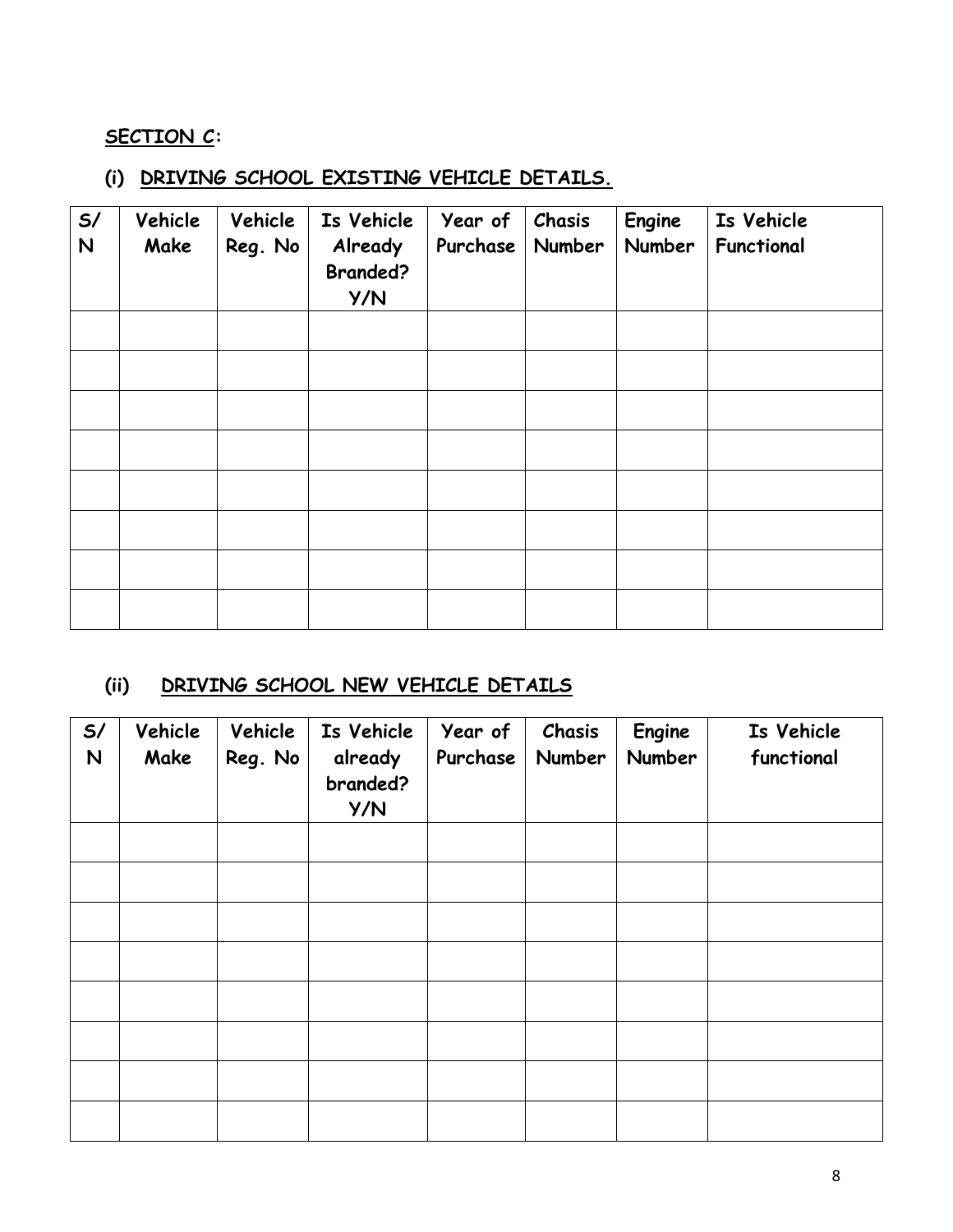## SECTION D; (FOR OFFICIAL USE ONLY)

#### A: SECTOR/UNIT COMMANDS

|--|

SIGNATURE/DATE..............................

## SECTOR/UNIT COMMANDER'S COMMENT:

#### $B:$ RSHQ (TRAINING DEPARTMENT)

## HOS (DSSP) RECOMMENDATION: